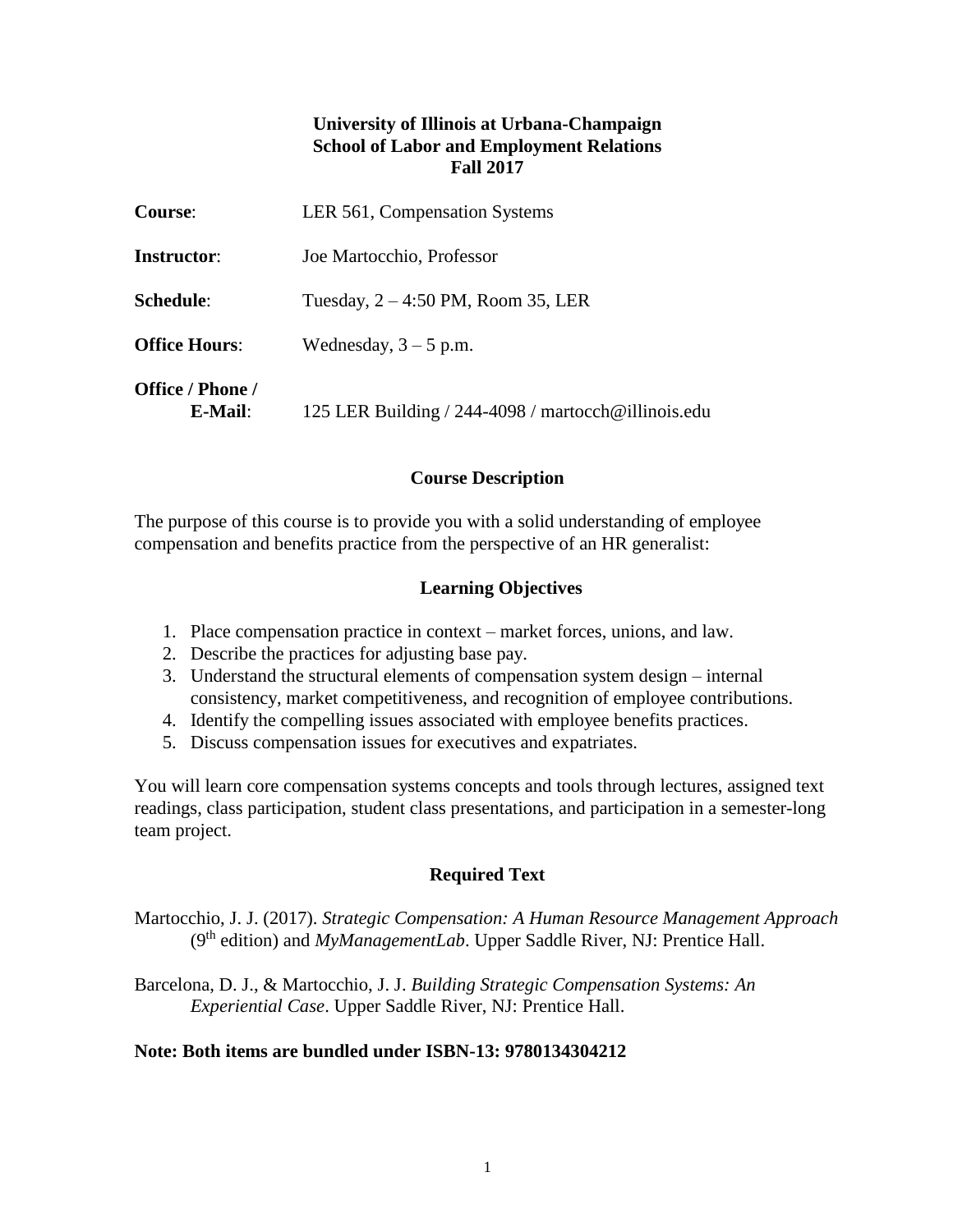# **Student Evaluation and Grading Scale**

| <b>Total:</b>                                                           | 100% | $(1,000 \text{ points})$ |
|-------------------------------------------------------------------------|------|--------------------------|
| Class participation (4 at 90 points each):                              | 36%  | $(360 \text{ points})$   |
| Students' presentation of a<br>compensation issue:                      | 14%  | $(140 \text{ points})$   |
| Third team written report (based on<br>Section 2 of casebook)           | 15%  | $(150 \text{ points})$   |
| Second team written report (based on<br>Section 1 of casebook):         | 20%  | $(200 \text{ points})$   |
| First team written report (based on<br>Strategic Analysis in casebook): | 15%  | $(150 \text{ points})$   |

## **Calculation of Course Grades**

| Grade         | <b>Points</b>                     |
|---------------|-----------------------------------|
| A             | 95-100% of 1,000 points and so on |
| $A-$          | 91-94.9%                          |
| $B+$          | 87-90.9%                          |
| B             | 83-86.9%                          |
| $B-$          | 80-82.9%                          |
| $C+$          | 77-79.9%                          |
| $\mathcal{C}$ | 73.76.9%                          |
| $C-$          | 70-72.9%                          |
| $D+$          | 67-69.9%                          |
| D             | 63-66.9%                          |
| $D-$          | 60-62.9%                          |
| ${\bf F}$     | $< 60\%$                          |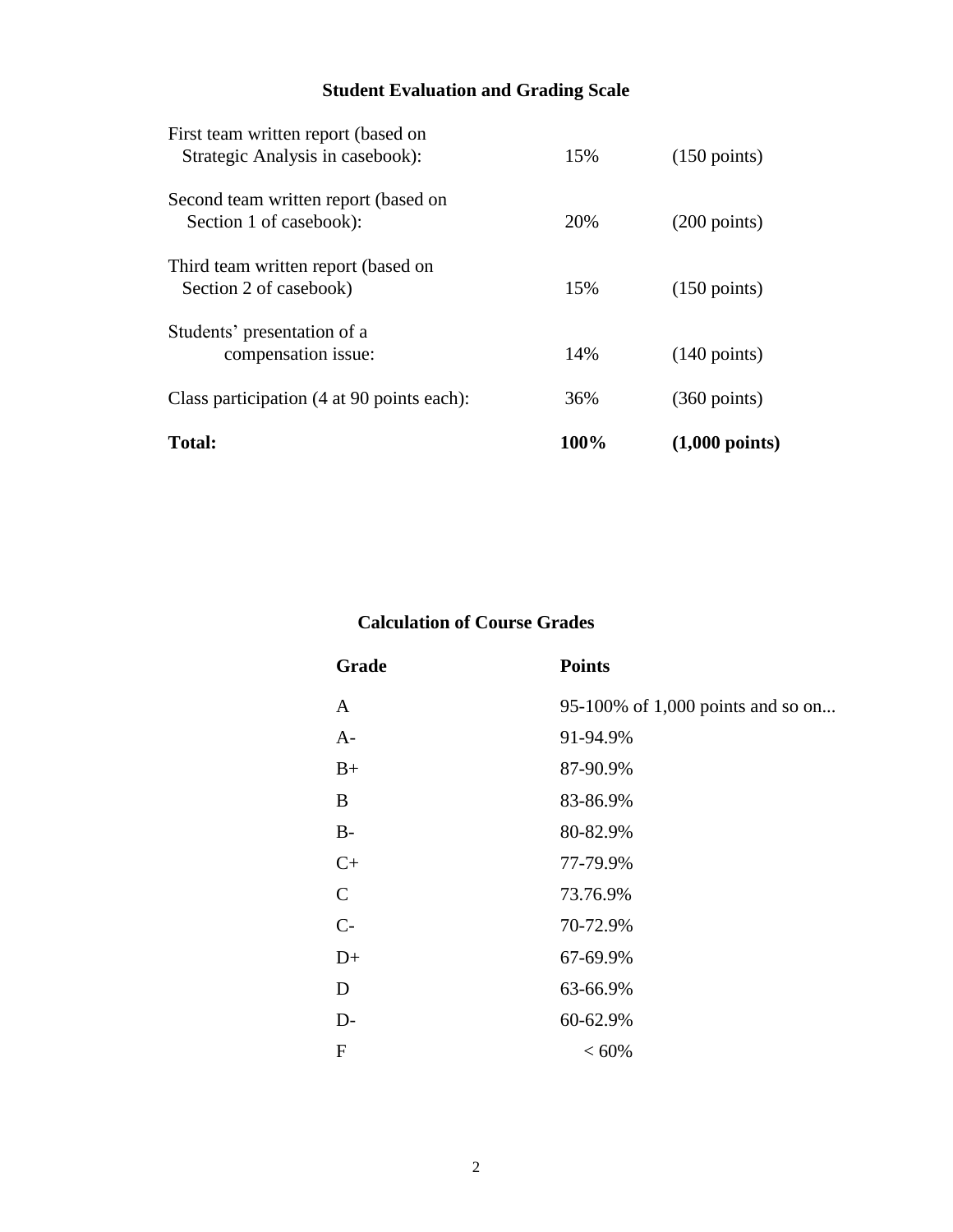#### **Compensation Team Project:** *Building Strategic Compensation Systems*

This experiential project is designed to provide you an opportunity to integrate and apply knowledge that you will learn in this course. Teams of approximately 5 class members will be established to complete this project that consists of three separate reports. The three reports and due dates are listed below (*to be e-mailed no later than 11:59 pm central time in Word format*):

| Written Report 1: | Strategic Analysis (September 26, one per team)    |
|-------------------|----------------------------------------------------|
| Written Report 2: | Internal Consistency (November 7, one per team)    |
| Written Report 3: | Market Competitiveness (December 15, one per team) |

Each team will serve as compensation experts who have been hired by the firm to develop an integrated compensation plan. An instructor's grade will be assigned to each report for each team. All team members will receive the same grade based on the instructor's evaluation.

Each part of the case builds uniquely on your answers to prior parts of the case. As you work on the cases, I will provide you additional with data based on your answers in the prior part. Each report should be written as recommendations to top management. One approach to developing the report is to identify and discuss decisions that must be made to meet the objectives. Each decision should be supported with rationale that is logical and based on the content presented within your texts. Identify plausible alternatives to your decisions, and discuss possible problems that may be encountered. *Each written report should be summarized in a oneto three-page executive summary at the front. This executive summary should contain the major objectives of the report and the corresponding major findings.*

#### **You will receive the assignments by e-mail on August 30 (one day after the first class)**.

#### **Class Participation**

I will give at random 5 short quizzes throughout the semester, of which the top 4 scores count toward your grade. Each quiz will have 3 questions from which you will answer one.

**How should you prepare to answer questions?** *First*, read the assigned material. Some questions will be based on key terms, which are the words or terms highlighted in bold within the chapters. For instance, "Define pay ranges and pay grades." *Second*, be familiar with the learning objectives stated in each chapter. Within the chapters, the centered, all-capital letters headings correspond to learning objectives. Within the objectives, you will see secondary headings (left, mixed case). I might ask: "Define two types of compensation policy decisions." The answer would be pay-level policies and pay mix policies, and you would briefly talk about each one.

#### **Presentation of a Compensation Issue**

Students will make one 15-minute presentation on a compensation issue of your choice in combination of two or three students (I will set the group size on the total number of students enrolled in the course). Base your presentation on 2 or 3 articles from an HR practitioner publication (e.g., *WorkSpan*, published by WorldatWork and *HRMagazine*, published by the Society for Human Resource Management), business periodicals (e.g., *BusinessWeek*), or major newspapers (e.g., *New York Times*, *The Wall Street Journal*). Assume the role of an HR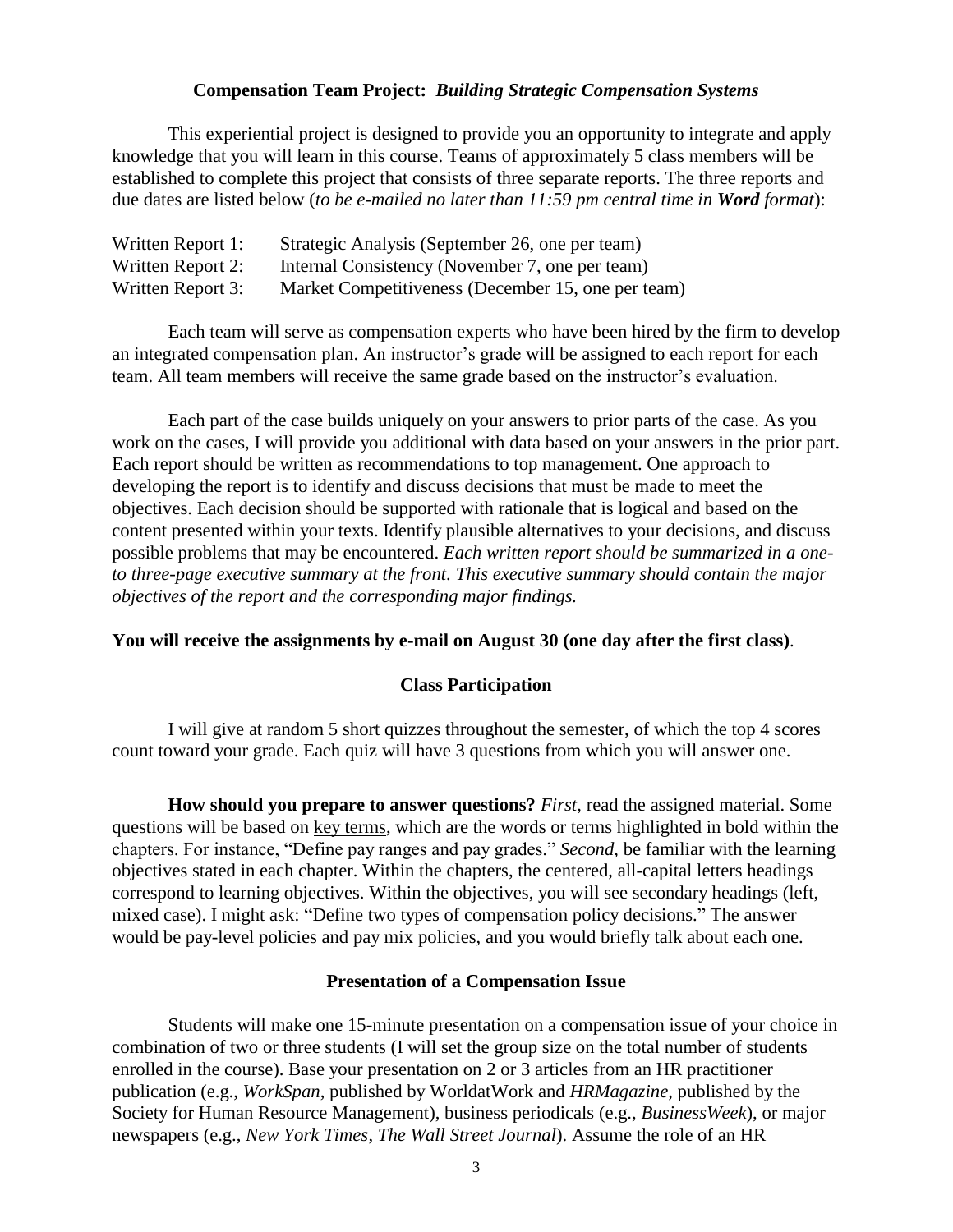professional who is briefing his/her HR colleagues on a timely compensation topic. Please use 3 to 5 PowerPoint slides. The presentation should not exceed 15 minutes. Following the presentation, please lead a class discussion. To lead a discussion, write two questions about the topic in the articles you presented. Class discussion should last about 10 minutes. I will make random assignments of groups and presentation dates (**the first presentations will take place on September 12**). **You will receive the assignments on August 30**.

#### **Academic Integrity**

The University is responsible for maintaining academic integrity to ensure the quality of scholarship. It is your responsibility as a student to refrain from academic dishonesty, including plagiarism, i.e., representing the words or ideas of another as your own. Read the [UIUC Student Code: Part 4. Academic Integrity](http://admin.illinois.edu/policy/code/article1_part4_1-401.html) (1-401 to 1-406).

#### **Cell Phone and Lap Top Use**

Please do not use your cell phones (to make or receive calls or to text) during class. If you receive a phone call, please step outside the classroom to take it. Urgent calls come in from time to time and you should take them. Please do not use laptops during class *unless* you are taking class session notes. In this case, please sit in the front rows.

Why implement what may be considered a restrictive policy? Ultimately, it is for your educational benefit. When asking questions during class sessions, many students were distracted and often could not answer straightforward questions. Also, more students reported to me that clicking of keys is distracting. This policy will be to everyone's benefit by keeping you focused squarely on class activities. *Keep in mind that we'll be spending less than 45 hours together spread out over 15 weeks. Let's all take good advantage of our limited time together.*

You will have a 15-minute break approximately midway through each class session. By all means, feel free to use laptops and phones during break times.

#### **I reserve the right to reduce your course grade by 5 points for each instance of usage not permitted by this policy.**

#### **Late Work**

There will be a 20 percent grade reduction on any late assignments.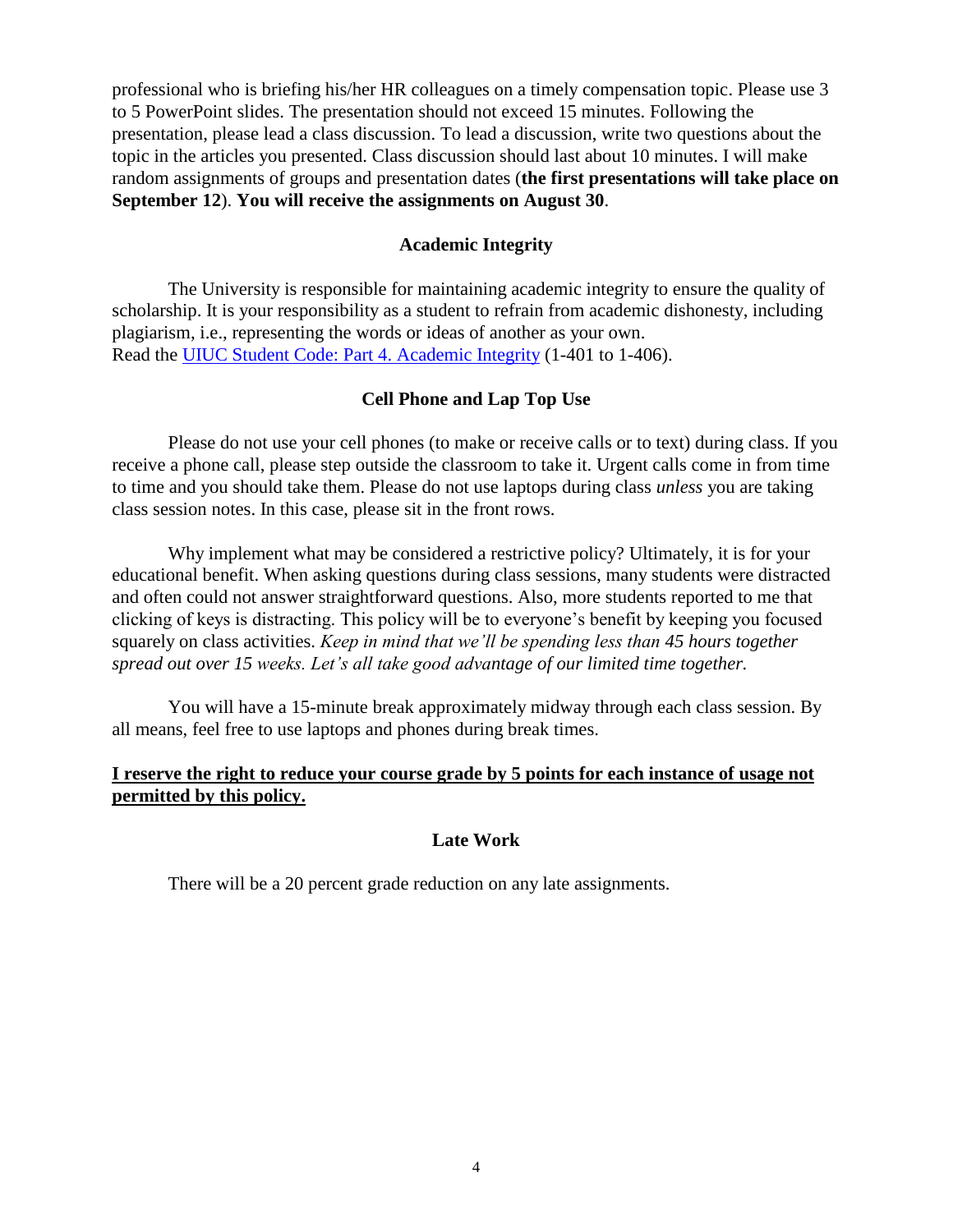#### **Course Outline and Schedule**

#### **Compensation Systems: Setting the Stage**

| August 29            | Course Introduction and Overview<br>Strategic Compensation Issues and Goals of the Compensation<br>Department<br><i>Strategic Compensation: Chapter 1</i> |
|----------------------|-----------------------------------------------------------------------------------------------------------------------------------------------------------|
| September 5          | <b>Contextual Influences on Compensation Practice</b><br>Strategic Compensation: Chapter 2                                                                |
| <b>Bases for Pay</b> |                                                                                                                                                           |
| September 12 and 19  | Traditional Bases for Pay: Seniority and Merit; Incentive Pay<br>Incentive Pay; Pay-for-Knowledge and Skill-Based Pay                                     |

Incentive Pay; Pay-for-Knowledge and Skill-Based Pay *Strategic Compensation:* September 12: Chapters 3 and 4 September 19: Chapters 4 and 5

#### **Designing Compensation Systems: Internal Consistency**

| September 26 and Oct 3 | <b>Building Internally Consistent Compensation Systems</b><br><i>Strategic Compensation: Chapter 6</i> |  |
|------------------------|--------------------------------------------------------------------------------------------------------|--|
|                        | (WRITTEN REPORT 1 IS DUE ON SEPTEMBER 26)                                                              |  |

October 10 In-Class Work on Group Project (I will be there to answer Questions.)

#### **Employee Benefits**

| October 17 and 24 | <b>Employee Benefits</b>                             |                        |
|-------------------|------------------------------------------------------|------------------------|
|                   | <i>Strategic Compensation:</i> October 17: Chapter 9 |                        |
|                   |                                                      | October 24: Chapter 10 |

### **Designing Compensation Systems: Market Competitiveness**

October 31 and Nov 7 *Strategic Compensation:* Chapters 7 and 8 (through page 179) (*WRITTEN REPORT 2 IS DUE ON NOVEMBER 7.)*